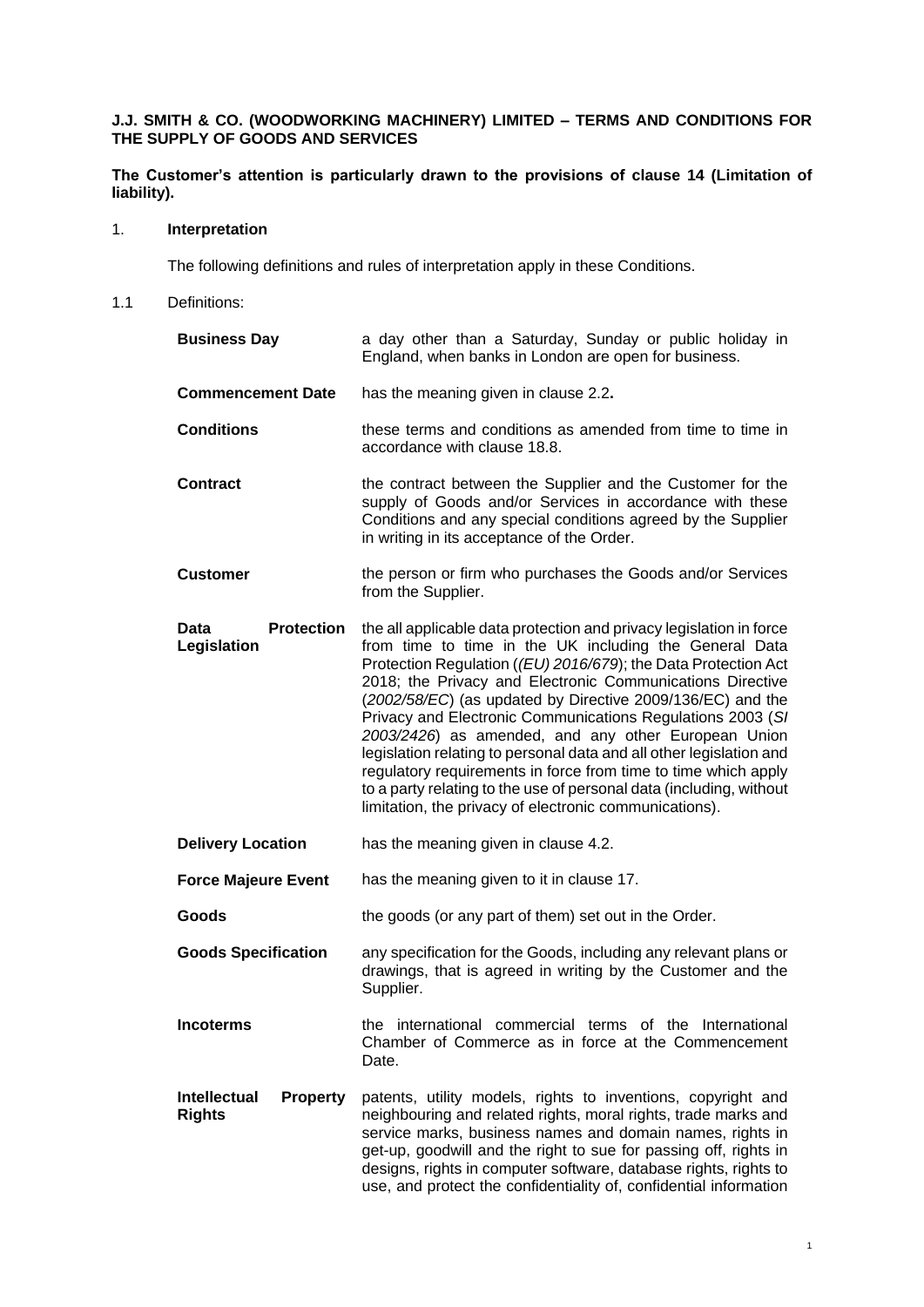|                              | (including know-how and trade secrets), and all other<br>intellectual property rights, in each case whether registered or<br>unregistered and including all applications and rights to apply<br>for and be granted, renewals or extensions of, and rights to<br>claim priority from, such rights and all similar or equivalent<br>rights or forms of protection which subsist or will subsist now<br>or in the future in any part of the world. |
|------------------------------|-------------------------------------------------------------------------------------------------------------------------------------------------------------------------------------------------------------------------------------------------------------------------------------------------------------------------------------------------------------------------------------------------------------------------------------------------|
| Order                        | the Customer's order for the supply of Goods and/or Services,<br>as set out in the Customer's purchase order form or the<br>Customer's written acceptance of the Supplier's quotation, as<br>the case may be.                                                                                                                                                                                                                                   |
| <b>Services</b>              | the services supplied by the Supplier to the Customer as set<br>out in the Service Specification.                                                                                                                                                                                                                                                                                                                                               |
| <b>Service Specification</b> | the description or specification for the Services provided by the<br>Supplier to the Customer, including any engineer request form,<br>verbally or in writing as the case may be.                                                                                                                                                                                                                                                               |
| <b>Supplier</b>              | J.J. Smith & Co. (Woodworking Machinery) Limited registered<br>in England and Wales with company number 00339722.                                                                                                                                                                                                                                                                                                                               |
| <b>Supplier Materials</b>    | has the meaning given in clause 9.1.9.                                                                                                                                                                                                                                                                                                                                                                                                          |

- 1.2 A person includes a natural person, corporate or unincorporated body (whether or not having separate legal personality).
- 1.3 A reference to a party includes its successors and permitted assigns.
- 1.4 A reference to a statute or statutory provision is a reference to it as amended or re-enacted. A reference to a statute or statutory provision includes all subordinate legislation made under that statute or statutory provision.
- 1.5 Any words following the terms including, include, in particular, for example or any similar expression shall be construed as illustrative and shall not limit the sense of the words, description, definition, phrase or term preceding those terms.
- 1.6 A reference to writing or written includes fax and email.
- 1.7 The Contract shall include these Conditions as well as any special conditions agreed by the Supplier in writing in its acceptance of the Order. In the event that there is a conflict between the special conditions and these Conditions, the special conditions shall prevail.

## 2. **Basis of Contract**

- 2.1 The Order constitutes an offer by the Customer to purchase Goods or Services or Goods and Services in accordance with these Conditions.
- <span id="page-1-0"></span>2.2 The Order shall only be deemed to be accepted when the Supplier issues written acceptance of the Order or when the Supplier delivers the Goods (if earlier) at which point and on which date the Contract shall come into existence ("**Commencement Date**").
- 2.3 Any samples, drawings, descriptive matter or advertising issued by the Supplier and any descriptions of the Goods or illustrations or descriptions of the Services contained in the Supplier's catalogues or brochures, or any sub-suppliers' brochures, are issued or published for the sole purpose of giving an approximate idea of the Services and/or Goods described in them. They shall not form part of the Contract nor have any contractual force.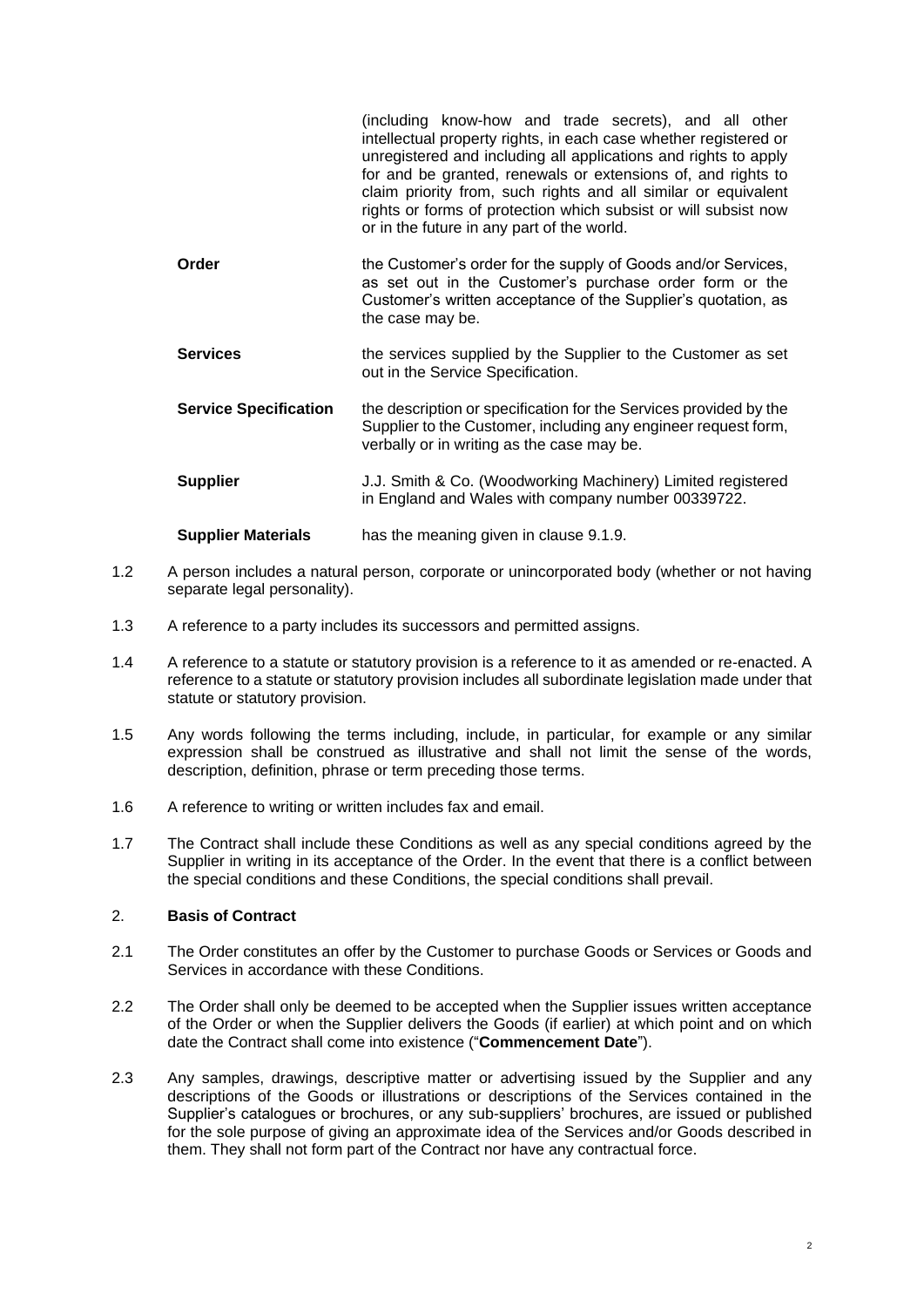- 2.4 These Conditions apply to the Contract to the exclusion of any other terms that the Customer seeks to impose or incorporate, or which are implied by law, trade custom, practice or course of dealing.
- 2.5 Unless otherwise specified by the Supplier, any quotation given by the Supplier shall not constitute an offer and is only valid for a period of 30 (thirty) days from its date of issue.
- 2.6 All of these Conditions shall apply to the supply of both Goods and Services except where application to one or the other is specified.

## 3. **Goods**

- 3.1 The Goods are described in the Supplier's catalogue or such other offer document provided by the Supplier, as modified by any applicable Goods Specification.
- <span id="page-2-1"></span>3.2 To the extent that the Goods are to be manufactured in accordance with a Goods Specification supplied by the Customer, the Customer shall indemnify the Supplier against all liabilities, costs, expenses, damages and losses (including any direct, indirect or consequential losses, loss of profit, loss of reputation and all interest, penalties and legal costs (calculated on a full indemnity basis) and all other reasonable professional costs and expenses) suffered or incurred by the Supplier arising out of or in connection with any claim made against the Supplier for actual or alleged infringement of a third party's intellectual property rights arising out of or in connection with the Supplier's use of the Goods Specification. This clause [3.2](#page-2-1) shall survive termination of the Contract.
- 3.3 The Supplier reserves the right to amend the Goods Specification if required by any applicable statutory or regulatory requirement, and the Supplier shall notify the Customer in any such event.

## 4. **Delivery of Goods**

- 4.1 The Supplier shall ensure that:
	- 4.1.1 each delivery of the Goods is accompanied by a delivery note which shows the date of the Order, all relevant Customer and Supplier reference numbers, the type and quantity of the Goods (including the code number of the Goods, where applicable), special storage instructions (if any) and, if the Order is being delivered by instalments, the outstanding balance of Goods remaining to be delivered; and
	- 4.1.2 it states clearly on the delivery note any requirement for the Customer to return any packaging material to the Supplier. The Customer shall make any such packaging materials available for collection at such times as the Supplier shall reasonably request. Returns of packaging materials shall be at the Supplier's expense.
- <span id="page-2-0"></span>4.2 The Supplier shall deliver the Goods to the location set out in the Order or such other location as the parties may agree ("**Delivery Location**") at any time after the Supplier notifies the Customer that the Goods are ready or, if agreed by the Customer, the Customer shall collect the Goods from the Supplier's premises within 14 (fourteen) days of the Supplier notifying the Customer that the Goods are ready for collection.
- <span id="page-2-2"></span>4.3 Where the Delivery Location is outside of the United Kingdom and the Goods are to be exported:
	- 4.3.1 the Customer shall be responsible for obtaining all consents and licences which are necessary to enable it to import and use the Goods and for all necessary consents (including exchange control consent) to enable it to make payment to the Supplier for the Goods, and shall promptly inform the Supplier of the grant of such licences and consents;
	- 4.3.2 delivery shall be effected: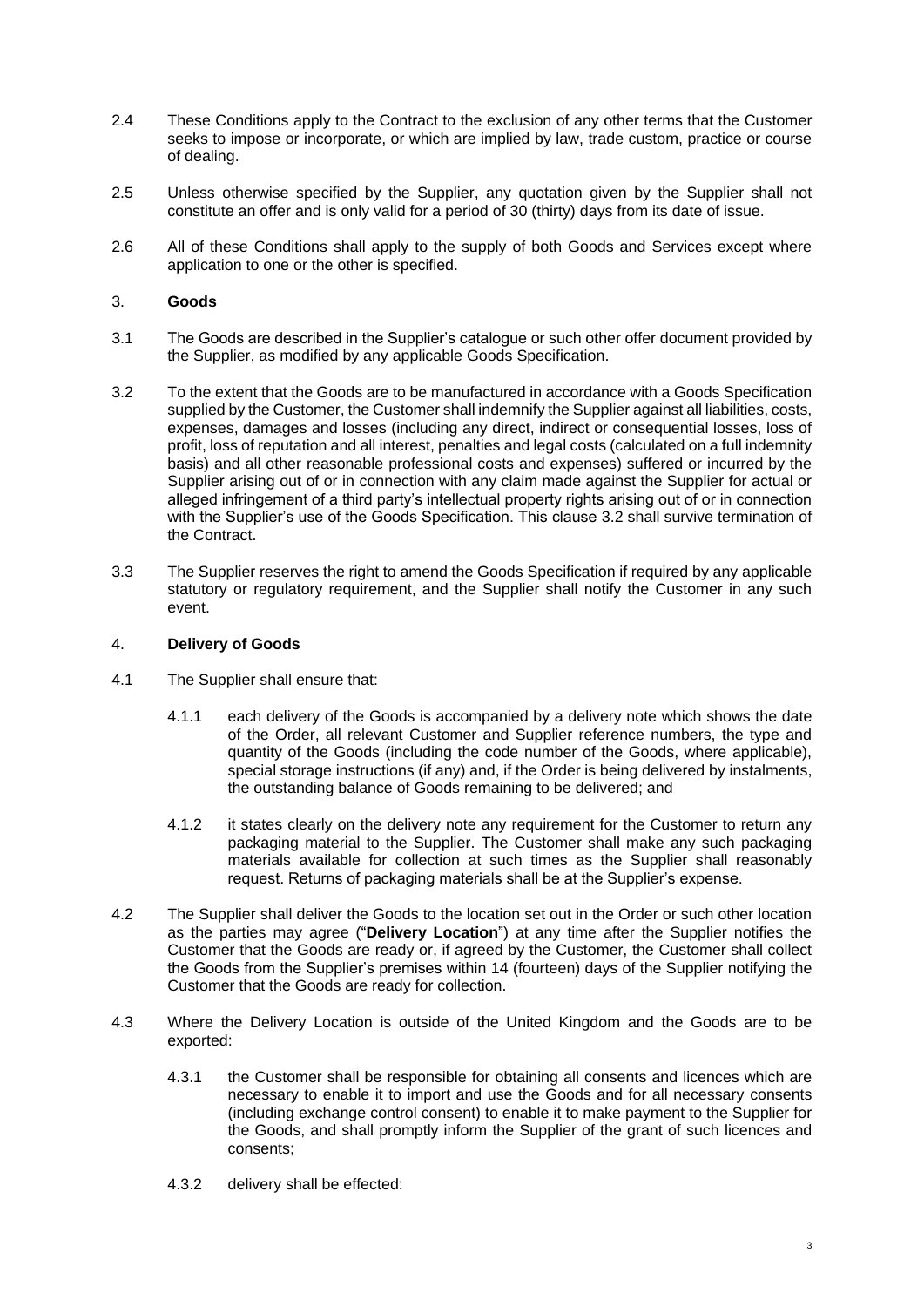- 4.3.2.1 in the case of an Order to be delivered FCA under Incoterms, by the Supplier delivering the Goods on board in the manner customary at the port of shipment selected by the Supplier (and the Supplier shall not be required to give the Customer any notice relating to insurance) and the Goods shall at that time be deemed to be delivered in accordance with the Contract; and
- 4.3.2.2 in the case of an Order to be delivered CIF under Incoterms, by the Supplier loading the Goods on board a vessel for conveyance to the port of destination specified in the Contract and tendering to the Customer on its agenda as soon as reasonably possible after shipment the bill of lading insurance policy or certificate and invoice relating to shipment. Delivery in accordance with the Contract shall be deemed to be effected at the same time of such loading on board,
- 4.3.3 the Supplier shall not be responsible for any loss or damage to the Goods after the Goods have been delivered; and
- 4.3.4 the Supplier shall have no liability for any claim in respect of any defect in the Goods which would be apparent on inspection by the Customer and which is made after shipment or in respect of any damage during transit.
- 4.4 Subject to clause [4.3,](#page-2-2) delivery of the Goods shall be completed on the completion of the unloading of the Goods at the Delivery Location, or if the Customer is collecting the Goods, on the completion of the loading of the Goods at the Supplier's premises.
- 4.5 Any dates quoted for delivery of the Goods are approximate only, and the time of delivery is not of the essence. The Supplier shall not be liable for any delay in delivery of the Goods that is caused by a Force Majeure Event or the Customer's failure to provide the Supplier with adequate delivery instructions or any other instructions that are relevant to the supply of the Goods.
- 4.6 The Supplier shall not be liable for any costs or expenses arising as a result of a delay in the delivery of the Goods.
- <span id="page-3-0"></span>4.7 If the Supplier fails to deliver the Goods, its liability shall be limited to the costs and expenses incurred by the Customer in obtaining replacement goods of similar description and quality in the cheapest market available, less the price of the Goods. The Supplier shall have no liability for any failure to deliver the Goods to the extent that such failure is caused by a Force Majeure Event or the Customer's failure to provide the Supplier with adequate delivery instructions for the Goods or any relevant instruction related to the supply of the Goods.
- 4.8 If the Customer fails to take delivery of the Goods within 14 (fourteen) days of the Supplier notifying the Customer that the Goods are ready, then except where such failure or delay is caused by a Force Majeure Event or by the Supplier's failure to comply with its obligations under the Contract in respect of the Goods:
	- 4.8.1 delivery of the Goods shall be deemed to have been completed at 9.00am on the fourteenth day following the day on which the Supplier notified the Customer that the Goods were ready; and
	- 4.8.2 the Supplier shall store the Goods until delivery takes place and charge the Customer for all related costs and expenses (including insurance).
- 4.9 If 20 (twenty) days after the day on which the Supplier notified the Customer that the Goods were ready for delivery the Customer has not taken delivery of them, the Supplier may resell or otherwise dispose of part or all of the Goods and, after deducting reasonable storage and selling costs, account to the Customer for any excess over the price of the Goods or charge the Customer for any shortfall below the price of the Goods.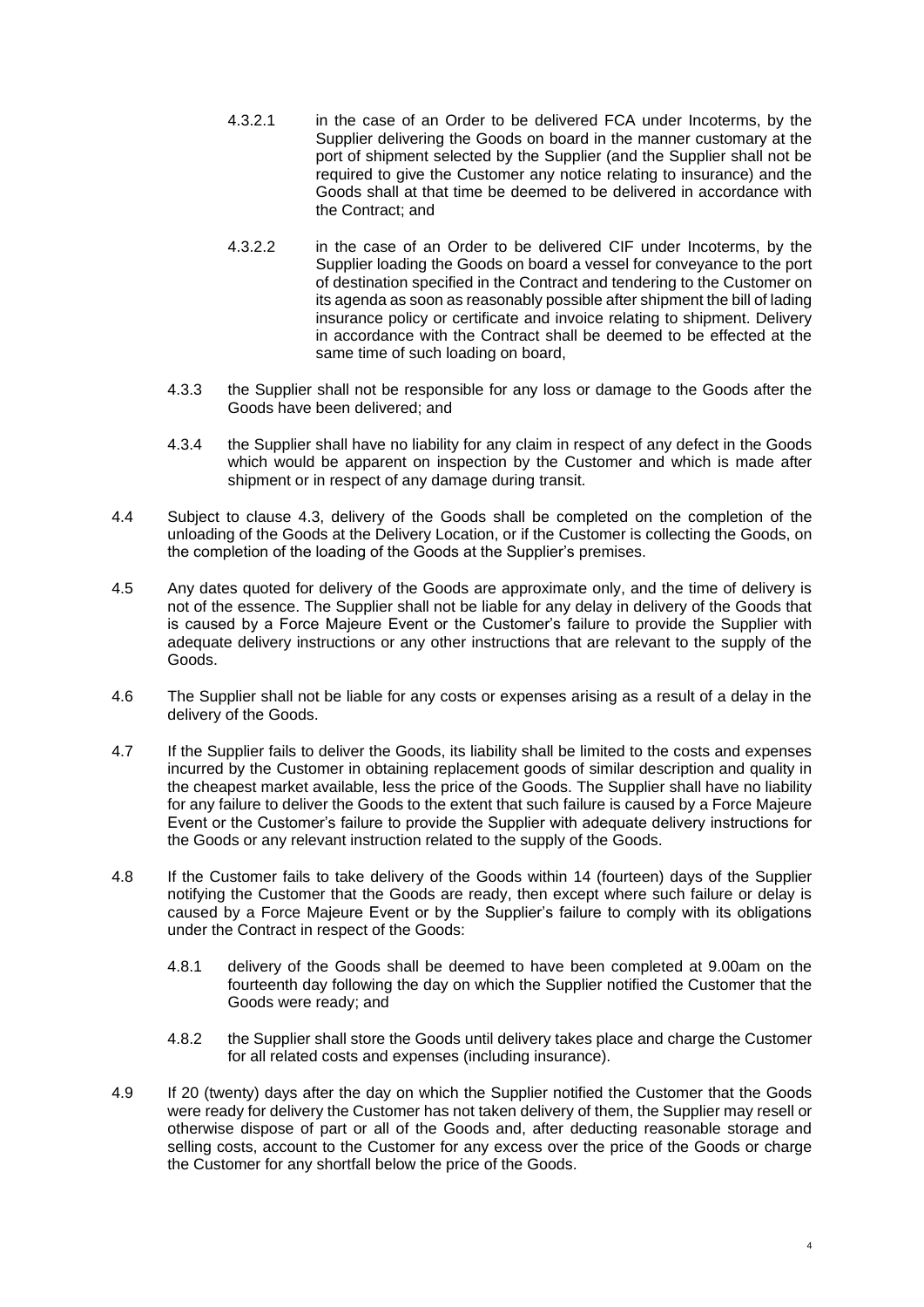4.10 The Supplier may deliver the Goods by instalments, which shall be invoiced and paid for separately. Each instalment shall constitute a separate contract. Any delay in delivery or defect in an instalment shall not entitle the Customer to cancel any other instalment.

# <span id="page-4-4"></span>5. **Quality of Goods**

- <span id="page-4-2"></span>5.1 Subject to clause[s 5.6,](#page-5-0) [5.7](#page-5-1) and [5.8](#page-5-2) and any special terms agreed by the Supplier on acceptance of the Order, the Supplier warrants that on delivery, the Goods shall:
	- 5.1.1 conform in all material respects with their description and any applicable Goods Specification;
	- 5.1.2 be free from material defects in design, material and workmanship; and
	- 5.1.3 be of satisfactory quality (within the meaning of the Sale of Goods Act 1979).
- <span id="page-4-0"></span>5.2 In respect of Goods which are new Goods manufactured by the Supplier (as specified in the Order and/or the Goods Specification, "**New Goods**"), if, upon an examination carried out at the premises of the Customer within the period of 6 (six) months commencing on (i) the date that the New Goods were dispatched for delivery to the Customer; or (ii) if the Customer is collecting the New Goods, the date that the Customer is notified that the Goods are ready for collection from the Supplier's premises, the Supplier finds the New Goods are defective by reason of:
	- 5.2.1 the faulty workmanship of the Supplier; or
	- 5.2.2 faulty materials supplied by the Supplier (excluding bearings and electrical components which shall be replaced at the Customer's expense),

the Supplier shall repair or replace the New Goods free of charge or refund the purchase price at the Supplier's discretion.

- <span id="page-4-1"></span>5.3 In respect of Goods which are second-hand Goods (as specified in the Order and/or the Goods Specification, "**Second-hand Goods**"), the Supplier has inspected the Second-hand Goods. Any parts found to be defective in the Second-hand Goods have been replaced, repaired or renewed at the discretion of the Supplier, and the Second-hand Goods have been reassembled, repaired and tested where practicable. If, upon an examination carried out at the premises of the Customer on delivery, or when collected by the Customer from the Supplier's premises, the Supplier finds that the Second-hand Goods are defective by reason of:
	- 5.3.1 faulty workmanship of the Supplier; or
	- 5.3.2 faulty materials supplied by the Supplier (excluding bearings and electrical components which shall be replaced at the Customer's expense),

then the Supplier shall, in its absolute discretion, supply repaired or renewed parts for the Second-hand Goods free of charge. All labour charges incurred as a result of this clause shall be paid by the Customer at the Supplier's standard rates.

- <span id="page-4-3"></span>5.4 Subject to claus[e 5.5,](#page-5-3) the Supplier shall, at its option, repair or replace the defective New Goods or Second-hand Goods as set out in clauses [5.2](#page-4-0) and [5.3,](#page-4-1) or refund the price of the defective New Goods in full if:
	- 5.4.1 the Customer gives notice in writing within a reasonable time of discovery that some or all of the Goods do not comply with the warranty set out in clause [5.1;](#page-4-2)
	- 5.4.2 the Supplier is given a reasonable opportunity of examining such Goods; and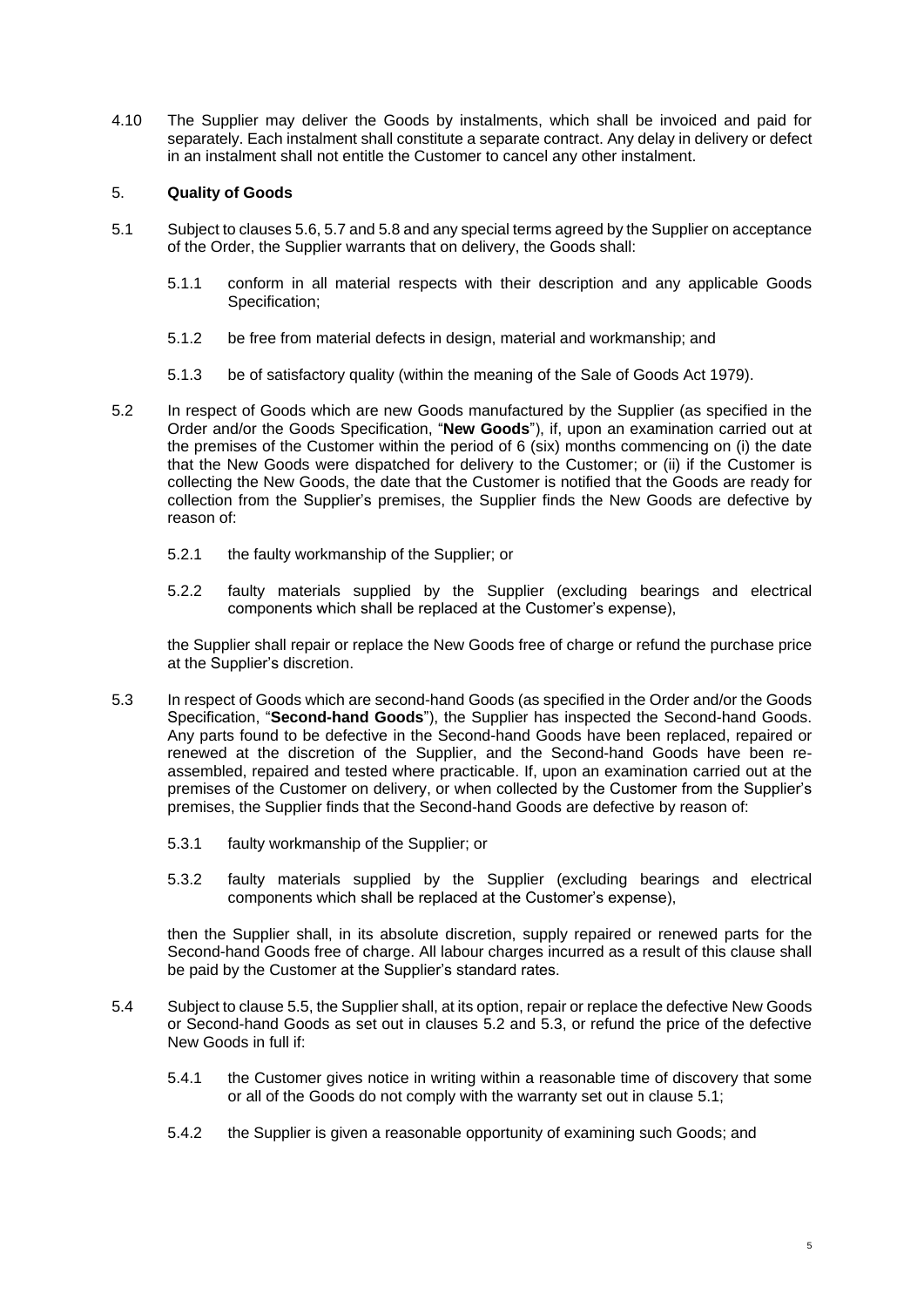- 5.4.3 the Customer (if asked to do so by the Supplier) returns such Goods to the Supplier's place of business at the Customer's cost, using a courier nominated by the Customer and approved by the Supplier, receipt of which shall only be acknowledged by signature of an authorised employee of the Supplier. Any failure by the Customer to obtain such a signature shall result in the Customer forfeiting its right to repair, replacement or reimbursement for the defective Goods.
- <span id="page-5-3"></span>5.5 The Supplier shall not be liable for the Goods' failure to comply with the warranty in clause [5.1](#page-4-2) if:
	- 5.5.1 the Customer makes any further use of such Goods after giving a notice in accordance with clause [5.4;](#page-4-3)
	- 5.5.2 the defect arises because the Customer failed to follow the Supplier's oral or written instructions as to the storage, installation, commissioning, use or maintenance of the Goods or (if there are none) good trade practice, including in relation to any software updates;
	- 5.5.3 the defect arises as a result of the Supplier following any drawing, design or Goods Specification supplied by the Customer;
	- 5.5.4 the Customer alters or repairs such Goods without the written consent of the Supplier;
	- 5.5.5 the defect arises as a result of fair wear and tear, wilful damage, negligence, or abnormal working conditions; or
	- 5.5.6 the Goods differ from their description or the Goods Specification as a result of changes made to ensure they comply with applicable statutory or regulatory standards.
- <span id="page-5-0"></span>5.6 In respect of any Goods which are:
	- 5.6.1 imported Goods;
	- 5.6.2 new Goods manufactured in the United Kingdom other than by the Supplier; and
	- 5.6.3 Goods in respect of which the Supplier acts as a factor,

the Supplier gives no guarantee in respect of such Goods but shall assign to the Customer any rights which it may have. The rights of the Customer in respect of any such Goods shall be limited to the acceptance of any guarantee issued by the manufacturer of the Goods to a purchaser thereof.

- <span id="page-5-1"></span>5.7 In respect of any Goods which are sold "as purchased", "as seen" or other similar expression by the Supplier, the Supplier gives no guarantee to the Customer in respect of any such Goods. The Customer shall be deemed to have inspected the Goods thoroughly and to be satisfied that the Goods are in every way suitable for the purpose for which they are required by the Customer.
- <span id="page-5-2"></span>5.8 In respect of any Goods sold as "cleaned and checked", the Supplier has inspected the Goods and has repaired or renewed any defective parts, and the Goods have been test run where practicable. Whilst the Supplier warrants that the Goods have been stored in reasonable conditions, it does not guarantee that the Goods themselves have remained in a reasonable condition since the date of inspection. The Customer shall have the right to examine the Goods but should it fail to exercise such right it shall be deemed to have inspected the Goods thoroughly and to be satisfied that the Goods are in every way suitable for the purpose for which they are required by the Customer.
- 5.9 Except as provided in this clause [5,](#page-4-4) the Supplier shall have no liability to the Customer in respect of the Goods' failure to comply with the warranty set out in clause [5.1.](#page-4-2)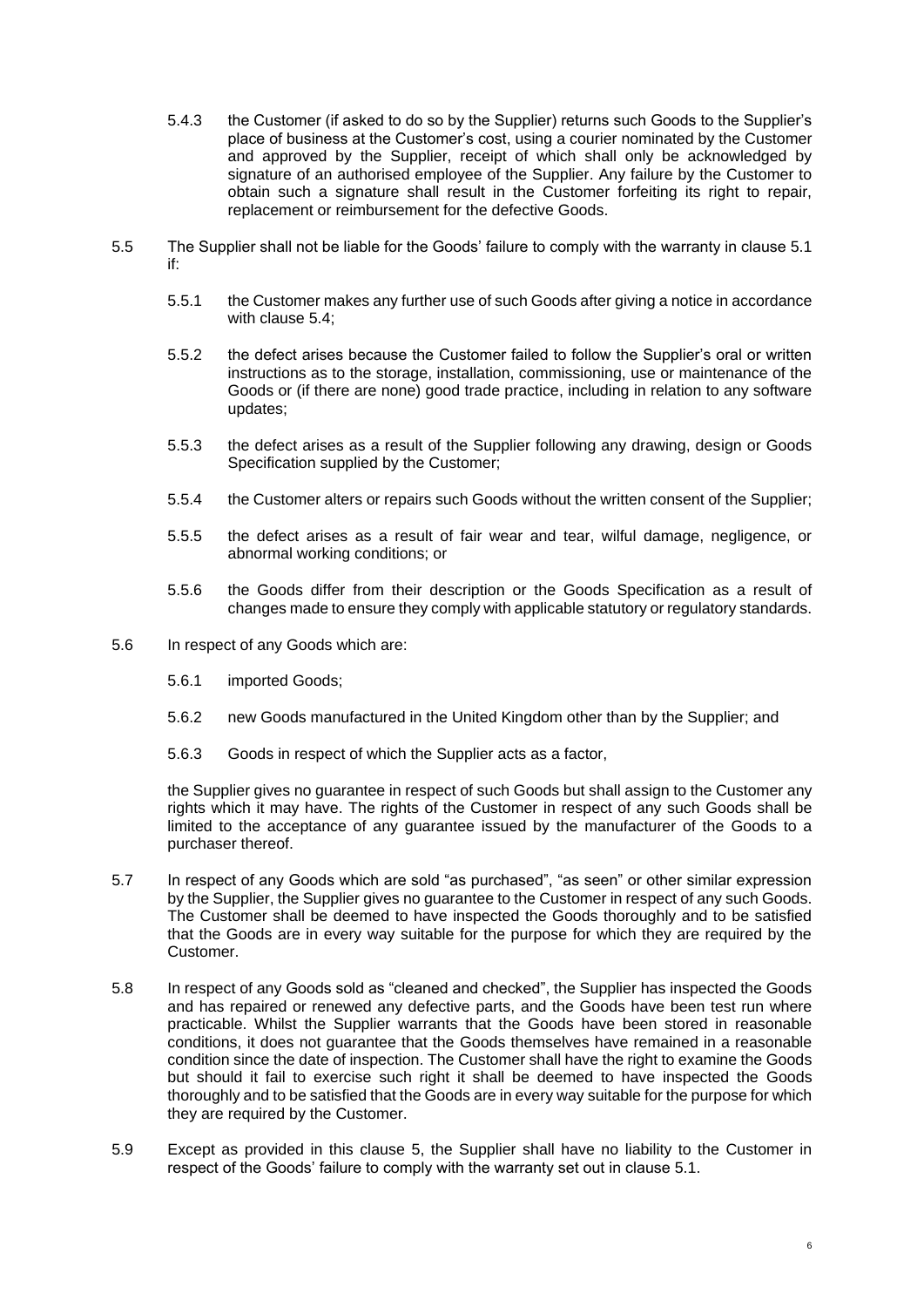- 5.10 The terms of these Conditions shall apply to any repaired or replacement Goods supplied by the Supplier.
- 5.11 If the Customer wishes to return any Goods which are not defective for any other reason, the Supplier shall not be liable to accept the return of such Goods and shall not be liable to provide the Customer with a refund. The Supplier may, however, in its absolute discretion, offer to buy back such Goods from the Customer at a reduced price on terms to be agreed between the parties in writing.

# 6. **Title and Risk**

- 6.1 The risk in the Goods shall pass to the Customer when the Customer is notified that the Goods are ready for collection from the Supplier's premises or (if no such notification is given) when the Goods leave the Supplier's premises; thereafter all Goods shall be at the risk of the Customer, who shall insure such goods to their foil value to the satisfaction of the Supplier. When Goods are dispatched direct to the Customer from somewhere other than from the Supplier's premises, the Goods shall be at the risk of the Customer from the moment of despatch. For the avoidance of doubt, the Supplier shall not be liable if any Goods which have been dispatched are damaged whilst in transit or are not delivered.
- 6.2 Title to the Goods shall not pass to the Customer until the earlier of:
	- 6.2.1 the Supplier receives payment in full (in cash or cleared funds) for the Goods and any other goods that the Supplier has supplied to the Customer in respect of which payment has become due, in which case title to the Goods shall pass at the time of payment of all such sums; and
	- 6.2.2 the Customer resells the Goods, in which case title to the Goods shall pass to the Customer at the time specified in clause [6.4.](#page-6-0)
- 6.3 Until title to the Goods has passed to the Customer, the Customer shall:
	- 6.3.1 store the Goods separately from all other goods held by the Customer so that they remain readily identifiable as the Supplier's property;
	- 6.3.2 not remove, deface or obscure any identifying mark or packaging on or relating to the Goods;
	- 6.3.3 maintain the Goods in satisfactory condition and keep them insured against all risks for their full price on the Supplier's behalf from the date of delivery;
	- 6.3.4 notify the Supplier immediately if it becomes subject to any of the events listed in clause [15.1.2](#page-12-0) to clause [15.1.4;](#page-12-1) and
	- 6.3.5 give the Supplier such information as the Supplier may reasonably require from time to time relating to:
		- 6.3.5.1 the Goods; and
		- 6.3.5.2 the ongoing financial position of the Customer.
- <span id="page-6-0"></span>6.4 Subject to clause [6.5](#page-7-0) and clause **Error! Reference source not found.**, the Customer may resell or use the Goods in the ordinary course of its business (but not otherwise) before the Supplier receives payment for the Goods. However, if the Customer resells the Goods before that time:
	- 6.4.1 it does so as principal and not as the Supplier's agent; and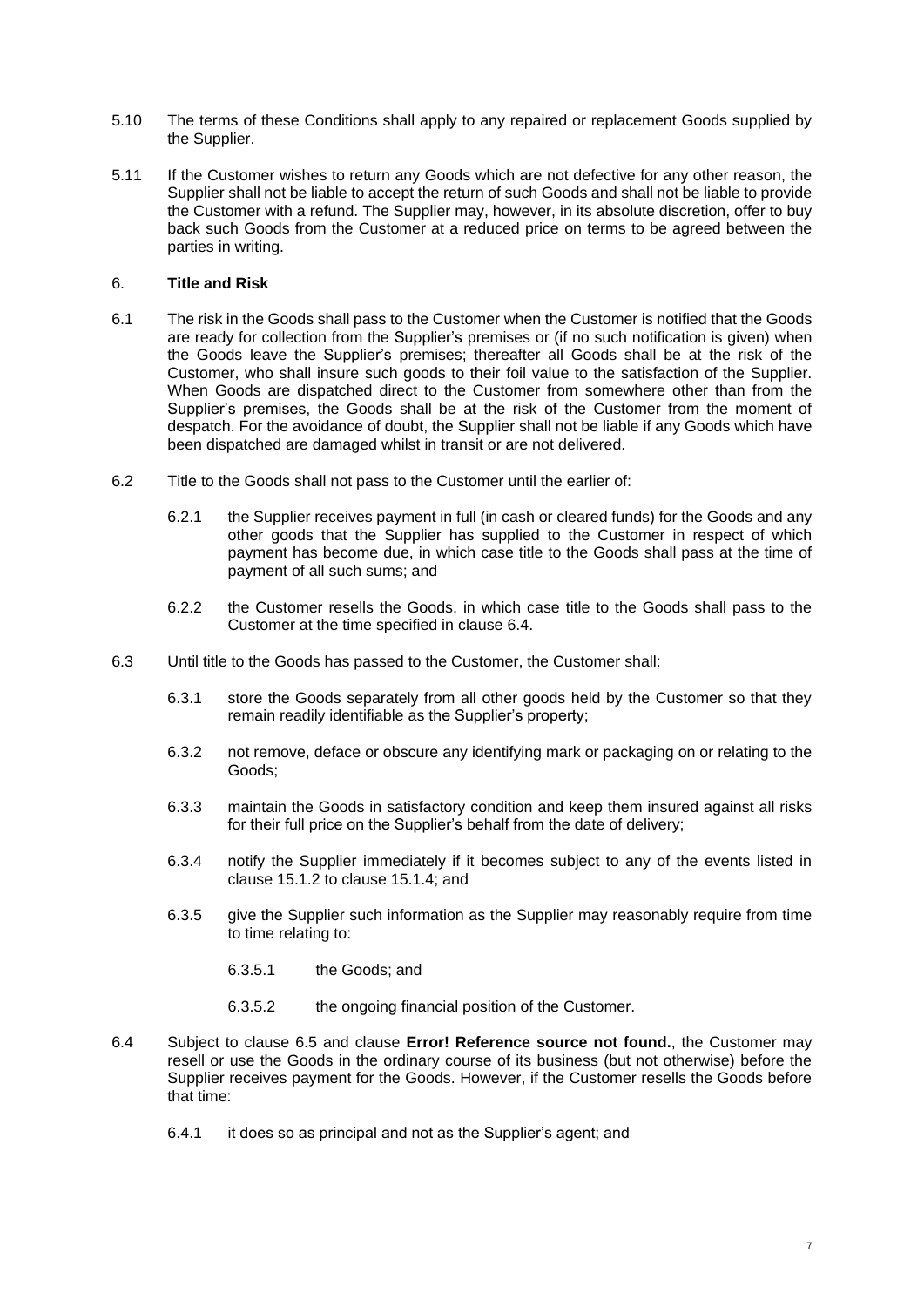- 6.4.2 title to the Goods shall pass from the Supplier to the Customer immediately before the time at which resale by the Customer occurs.
- <span id="page-7-0"></span>6.5 At any time before title to the Goods passes to the Customer, the Supplier:
	- 6.5.1 may by notice in writing, terminate the Customer's right under clause [6.4](#page-6-0) to resell the Goods or use them in the ordinary course of its business; and
	- 6.5.2 require the Customer to deliver up all Goods in its possession that have not been resold, or irrevocably incorporated into another product and if the Customer fails to do so promptly, enter any premises of the Customer or of any third party where the Goods are stored in order to recover them.

# <span id="page-7-1"></span>7. **Supply of Services**

- 7.1 The Supplier shall supply the Services to the Customer in accordance with the Service Specification in all material respects.
- 7.2 The Supplier shall use all reasonable endeavours to meet any performance dates for the Services specified in the Order or Service Specification, but any such dates shall be estimates only and time shall not be of the essence for the performance of the Services.
- 7.3 The Supplier reserves the right to amend the Service Specification if necessary to comply with any applicable law or regulatory requirement, or if the amendment will not materially affect the nature or quality of the Services, and the Supplier shall notify the Customer in any such event.
- 7.4 The Supplier warrants to the Customer that the Services will be provided using reasonable care and skill.

### 8. **Installation**

- 8.1 Unless otherwise specified in the Supplier's acceptance of the Order, the erection or installation of the Goods at the Customer's premises shall be at the Customer's cost and shall not form part of the Contract. If the Customer erects and installs the Goods, then the Customer does so at its own risk.
- 8.2 The Supplier shall not be responsible for any damages or losses suffered by the Customer arising out of or in connection with the faulty erection of the Goods or for any failure of the Goods to meet any performance specification, unless the Goods are erected and commissioned by the Supplier's own employees.
- 8.3 Where the Supplier has contracted to undertake the erection or installation of the Goods at the Customer's premises:
	- 8.3.1 the Customer will make all necessary facilities available and provide such assistance as necessary to enable any erection or installation of the Goods to be completed by the Supplier;
	- 8.3.2 if any erection or installation of the Goods by the Supplier is delayed due to the Customer's instructions, lack of instructions or any lack of facilities, the Customer shall bear all costs and expenses incurred by the Supplier as a result of the delay (including storage and insurance);
	- 8.3.3 the Supplier shall supply at least 1 (one) engineer to carry out the erection or installation. The Customer shall supply such suitably qualified assistant(s) as may be requested by the Supplier (or, if the Customer cannot provide such assistant(s), the Customer shall be liable for the costs of such assistant(s) to be provided by the Supplier) to assist the engineer(s) provided by the Supplier, together with any further assistance and apparatus as may be requested by the Supplier. Any assistant so provided by the Customer shall remain in the Customer's employment, and the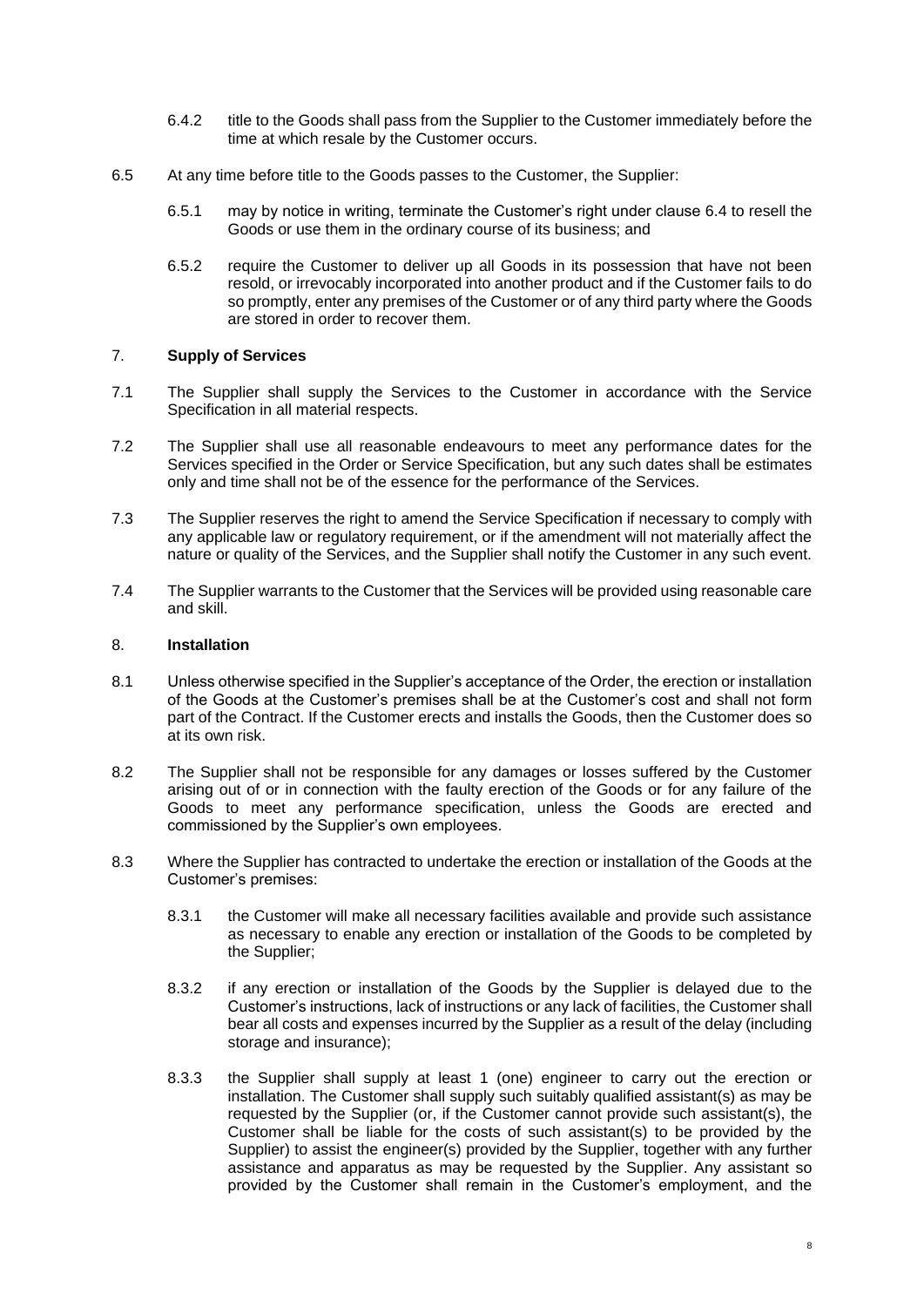Customer shall be responsible for all claims arising directly or indirectly out of the erection or installation of the Goods.

### 9. **Customer's Obligations**

- 9.1 The Customer shall:
	- 9.1.1 ensure that the terms of the Order and any information it provides in the Service Specification and the Goods Specification are complete and accurate;
	- 9.1.2 co-operate with the Supplier in all matters relating to the Services;
	- 9.1.3 provide the Supplier, its employees, agents, consultants and subcontractors, with access to the Customer's premises, office accommodation and other facilities as reasonably required by the Supplier to provide the Services;
	- 9.1.4 provide the Supplier with such information and materials as the Supplier may reasonably require in order to supply the Services, and ensure that such information is complete and accurate in all material respects;
	- 9.1.5 prepare the Customer's premises for the supply of the Services;
	- 9.1.6 obtain and maintain all necessary licences, permissions and consents which may be required for the Services before the date on which the Services are to start;
	- 9.1.7 comply with all applicable laws, including health and safety laws;
	- 9.1.8 ensure that the Goods are operated properly and in accordance with the Supplier's (or relevant manufacturer's) instructions by suitably qualified and experienced persons only;
	- 9.1.9 keep all materials, equipment, documents and other property of the Supplier ("**Supplier Materials**") at the Customer's premises in safe custody at its own risk, maintain the Supplier Materials in good condition until returned to the Supplier, and not dispose of or use the Supplier Materials other than in accordance with the Supplier's written instructions or authorisation; and
	- 9.1.10 comply with any additional obligations as set out in the Service Specification and the Goods Specification.
- <span id="page-8-1"></span><span id="page-8-0"></span>9.2 If the Supplier's performance of any of its obligations under the Contract is prevented or delayed by any act or omission by the Customer or failure by the Customer to perform any relevant obligation ("**Customer Default**"):
	- 9.2.1 without limiting or affecting any other right or remedy available to it, the Supplier shall have the right to suspend performance of the Services until the Customer remedies the Customer Default, and to rely on the Customer Default to relieve it from the performance of any of its obligations in each case to the extent the Customer Default prevents or delays the Supplier's performance of any of its obligations;
	- 9.2.2 the Supplier shall not be liable for any costs or losses sustained or incurred by the Customer arising directly or indirectly from the Supplier's failure or delay to perform any of its obligations as set out in this clause [9.2;](#page-8-1) and
	- 9.2.3 the Customer shall reimburse the Supplier on written demand for any costs or losses sustained or incurred by the Supplier arising directly or indirectly from the Customer Default.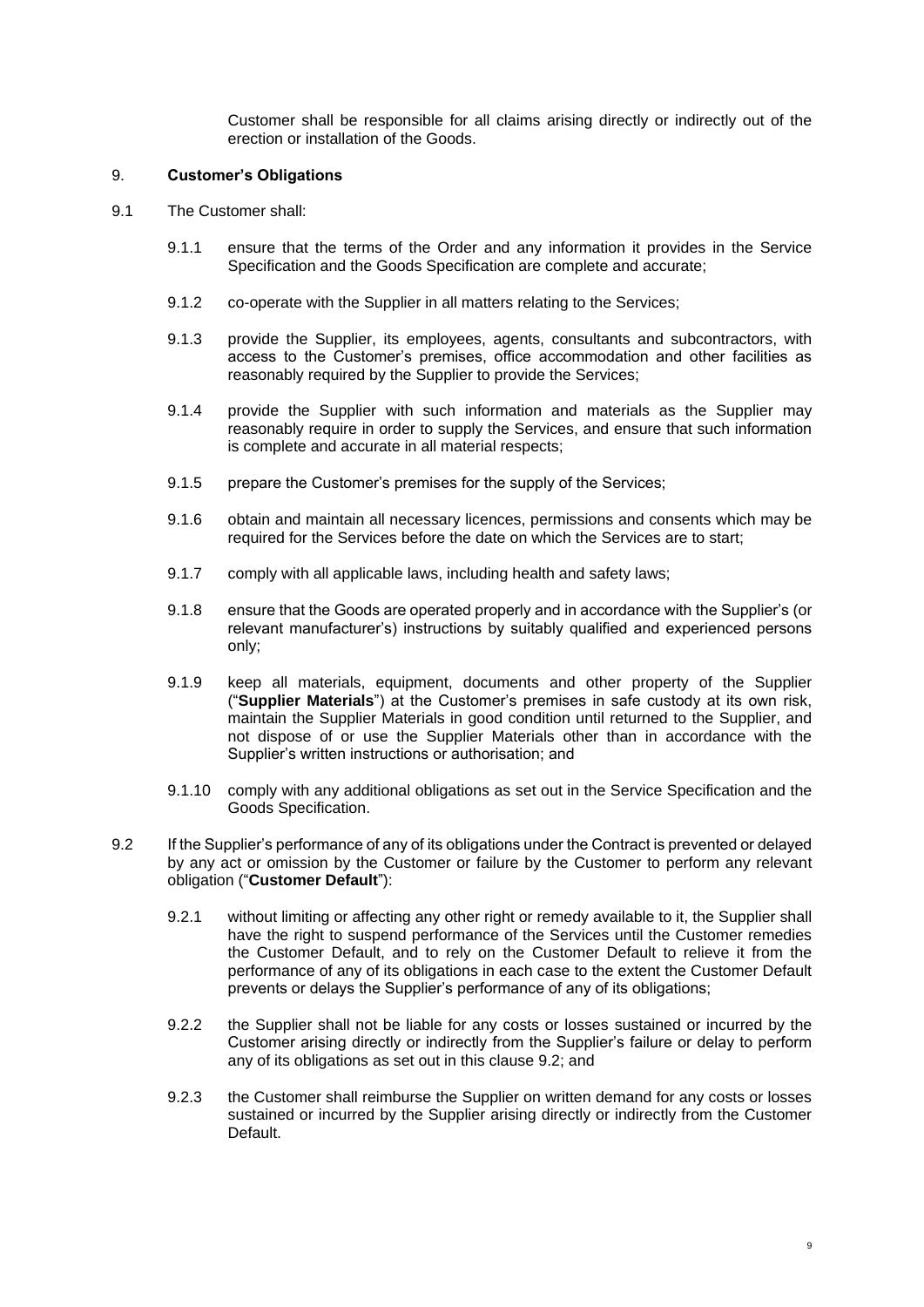### 10. **Charges and Payment**

- 10.1 The price for Goods:
	- 10.1.1 shall be the price set out in the Order; and
	- 10.1.2 shall be exclusive of all costs and charges of packaging, insurance, custom duties, import service and transport of the Goods, which shall be invoiced to the Customer.
- 10.2 If the Delivery Location is outside of the United Kingdom, the Order will specify whether the price of the Goods is CIF or FCA under Incoterms.
- <span id="page-9-0"></span>10.3 The charges for Services shall be calculated on a time and materials basis:
	- 10.3.1 the charges shall be calculated in accordance with the Supplier's daily fee rates, as set out in its current price list at the date of the Contract:
	- 10.3.2 the Supplier's daily fee rates for each individual person are calculated on the basis of an eight-hour day from 8.00 am to 5.00 pm worked on Business Days (which includes travel time); and
	- 10.3.3 the Supplier shall be entitled to charge an overtime rate of the daily fee rate on a pro rata basis for each part day or for any time worked by individuals whom it engages on the Services outside the hours referred to in clause [10.3.2;](#page-9-0) and
	- 10.3.4 the Supplier shall be entitled to charge the Customer for any expenses reasonably incurred by the individuals whom the Supplier engages in connection with the Services including travelling expenses, hotel costs, subsistence and any associated expenses, and for the cost of services provided by third parties and required by the Supplier for the performance of the Services, and for the cost of any materials.
- 10.4 The Supplier reserves the right to:
	- 10.4.1 increase the charges for the Services on an annual basis with effect from each anniversary of the Commencement Date in line with the percentage increase in the Retail Prices Index in the preceding 12 (twelve) month period and the first such increase shall take effect on the first anniversary of the Commencement Date and shall be based on the latest available figure for the percentage increase in the Retail Prices Index;
	- 10.4.2 increase the price of the Goods, by giving notice to the Customer at any time before delivery, to reflect any increase in the cost of the Goods to the Supplier that is due to:
		- 10.4.2.1 any factor beyond the control of the Supplier (including foreign exchange fluctuations, increases in taxes and duties, and increases in labour, materials and other manufacturing costs);
		- 10.4.2.2 any request by the Customer to change the delivery date(s), quantities or types of Goods ordered, or the Goods Specification; or
		- 10.4.2.3 any delay caused by any instructions of the Customer in respect of the Goods or failure of the Customer to give the Supplier adequate or accurate information or instructions in respect of the Goods.
- 10.5 In relation to prices of Goods specified in a currency other than sterling (the "**Quoted Currency**"), unless otherwise agreed in writing by the Supplier, the Supplier shall have the right at any time when the rate in the London Foreign Exchange market for the Quoted Currency in terms of sterling stands more than 5% (five per cent) higher than such rate on the date when the price was quoted, to increase any such prices for the Goods by a percentage not exceeding the percentage rise in such rate for Quoted Currency, and shall forthwith notify the Customer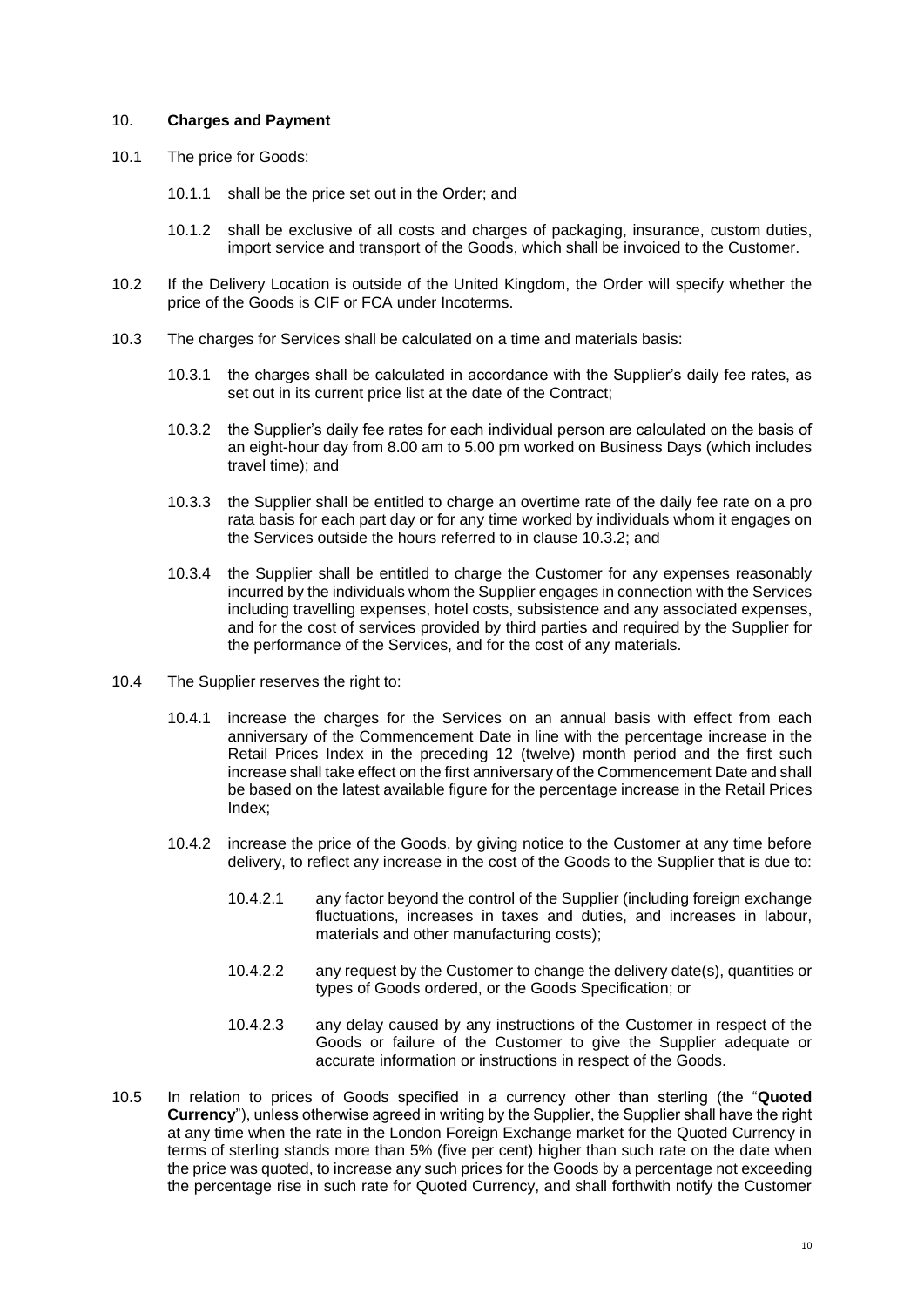in writing of such an increase in the price which shall then be substituted for the original price of the Goods.

- 10.6 In respect of Goods, the Supplier shall invoice the Customer in accordance with the time periods set out in the Supplier's written acceptance of the Order, including at the time the Order is submitted, before delivery, and on or at any time after completion of delivery. In respect of Services, the Supplier shall invoice the Customer on completion of the Services.
- 10.7 Unless otherwise agreed between the parties in writing, the Customer shall pay each invoice submitted by the Supplier:
	- 10.7.1 in accordance with the payment terms specified on the invoice; and

10.7.2 in full and in cleared funds to a bank account nominated in writing by the Supplier, and

time for payment shall be of the essence of the Contract.

- 10.8 Unless otherwise specified by the Supplier in writing, all amounts payable by the Customer under the Contract are exclusive of amounts in respect of value added tax chargeable from time to time ("**VAT**"). Where any taxable supply for VAT purposes is made under the Contract by the Supplier to the Customer, the Customer shall, on receipt of a valid VAT invoice from the Supplier, pay to the Supplier such additional amounts in respect of VAT as are chargeable on the supply of the Services or Goods at the same time as payment is due for the supply of the Services or Goods.
- <span id="page-10-0"></span>10.9 If the Customer fails to make a payment due to the Supplier under the Contract by the due date, then, without limiting the Supplier's remedies under clause [15,](#page-12-2) the Customer shall pay interest on the overdue sum from the due date until payment of the overdue sum, whether before or after judgment. Interest under this claus[e 10.9](#page-10-0) will accrue each day at 5% (five per cent) a year above the National Westminster Bank PLC base rate from time to time, but at 5% (five per cent) a year for any period when that base rate is below 0% (zero per cent).
- 10.10 All amounts due under the Contract shall be paid in full without any set-off, counterclaim, deduction or withholding (other than any deduction or withholding of tax as required by law).

# 11. **Intellectual Property Rights**

- 11.1 All Intellectual Property Rights in or arising out of or in connection with the Services (other than Intellectual Property Rights in any materials provided by the Customer) shall be owned by the Supplier.
- 11.2 The Customer grants the Supplier a fully paid-up, non-exclusive, royalty-free non-transferable licence to copy and modify any materials provided by the Customer to the Supplier for the term of the Contract for the purpose of providing the Services to the Customer.
- 11.3 The Customer shall not use in relation to any Goods or other goods of any description whatsoever the registered trade marks of the Supplier or which the Supplier is entitled to use as agent for any other company or any other trade marks registered from time to time by the Supplier or by any of its subsidiary companies and applied by the Supplier or any such subsidiary company to the Goods.
- 11.4 The Customer shall be solely responsible for the consequences of any infringement of a third party's Intellectual Property Rights resulting from the Customer's use or sale of any of the Goods produced to the Goods Specification, or as a result of any modification made by the Customer to the Goods, and the Customer shall fully and completely indemnify the Supplier in respect of all damages, costs and expenses for which the Supplier may be liable as a result of any such infringement or alleged infringement.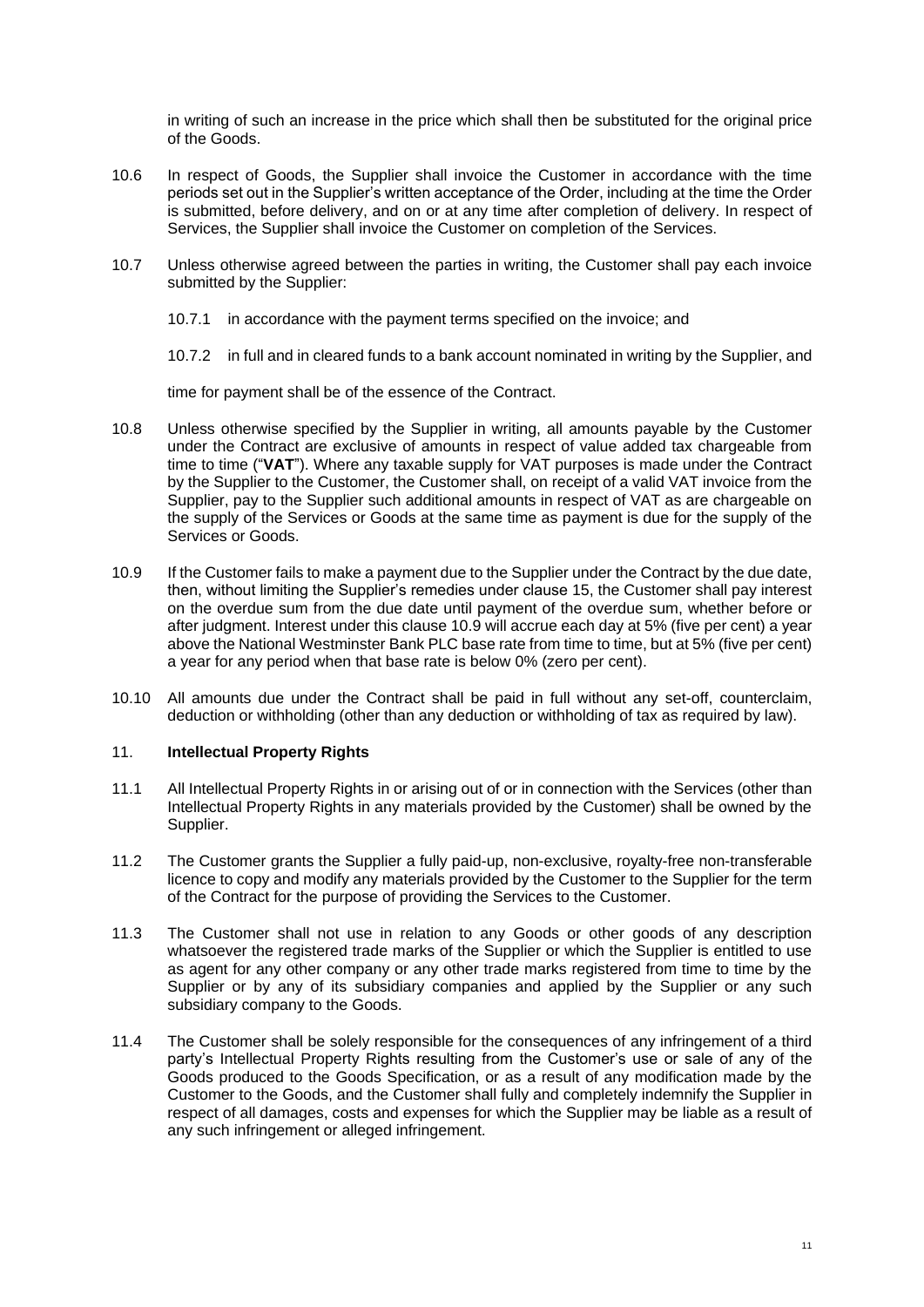## 12. **Data Protection**

- 12.1 Both parties will comply with all applicable requirements of the Data Protection Legislation.
- 12.2 The Supplier shall process personal data as necessary to fulfil the Contract in accordance with its Privacy Policy [\(https://www.jjsmith.co.uk/pages/privacy-policy\)](https://www.jjsmith.co.uk/pages/privacy-policy).

## <span id="page-11-2"></span>13. **Confidentiality**

- 13.1 Each party undertakes that it shall not at any time during the Contract, and for a period of 5 (five) years after termination of the Contract, disclose to any person any confidential information concerning the business, affairs, customers, clients or suppliers of the other party, except as permitted by clause [13.2.](#page-11-1)
- <span id="page-11-1"></span>13.2 Each party may disclose the other party's confidential information:
	- 13.2.1 to its employees, officers, representatives or advisers who need to know such information for the purposes of exercising the party's rights or carrying out its obligations under or in connection with the Contract. Each party shall ensure that its employees, officers, representatives or advisers to whom it discloses the other party's confidential information comply with this clause [13;](#page-11-2) and
	- 13.2.2 as may be required by law, a court of competent jurisdiction or any governmental or regulatory authority.
- 13.3 No party shall use any other party's confidential information for any purpose other than to exercise its rights and perform its obligations under or in connection with the Contract.

### <span id="page-11-0"></span>14. **Limitation of Liability: THE CUSTOMER'S ATTENTION IS PARTICULARLY DRAWN TO THIS CLAUSE.**

- 14.1 The Supplier has obtained insurance cover in respect of its own legal liability for individual claims and copies of such insurance are available on request. The Customer is responsible for making its own arrangements for the insurance of any loss.
- 14.2 The restrictions on liability in this clause [14](#page-11-0) apply to every liability arising under or in connection with the Contract including liability in contract, tort (including negligence), misrepresentation, restitution or otherwise.
- <span id="page-11-3"></span>14.3 Nothing in the Contract limits any liability which cannot legally be limited, including liability for:
	- 14.3.1 death or personal injury caused by negligence;
	- 14.3.2 fraud or fraudulent misrepresentation;
	- 14.3.3 breach of the terms implied by section 12 of the Sale of Goods Act 1979 or section 2 of the Supply of Goods and Services Act 1982 (title and quiet possession); and
	- 14.3.4 defective products under the Consumer Protection Act 1987.
- <span id="page-11-4"></span>14.4 Subject to clause [14.3,](#page-11-3) the Supplier's total liability to the Customer shall not exceed the price of the Goods and/or Services supplied under the Contract.
- 14.5 The amounts awarded or agreed to be paid under clause [4.7](#page-3-0) shall count towards the cap on the Supplier's liability under clause [14.4.](#page-11-4)
- 14.6 Subject to clause [14.3,](#page-11-3) the following types of loss are wholly excluded by the parties:
	- 14.6.1 loss of profits;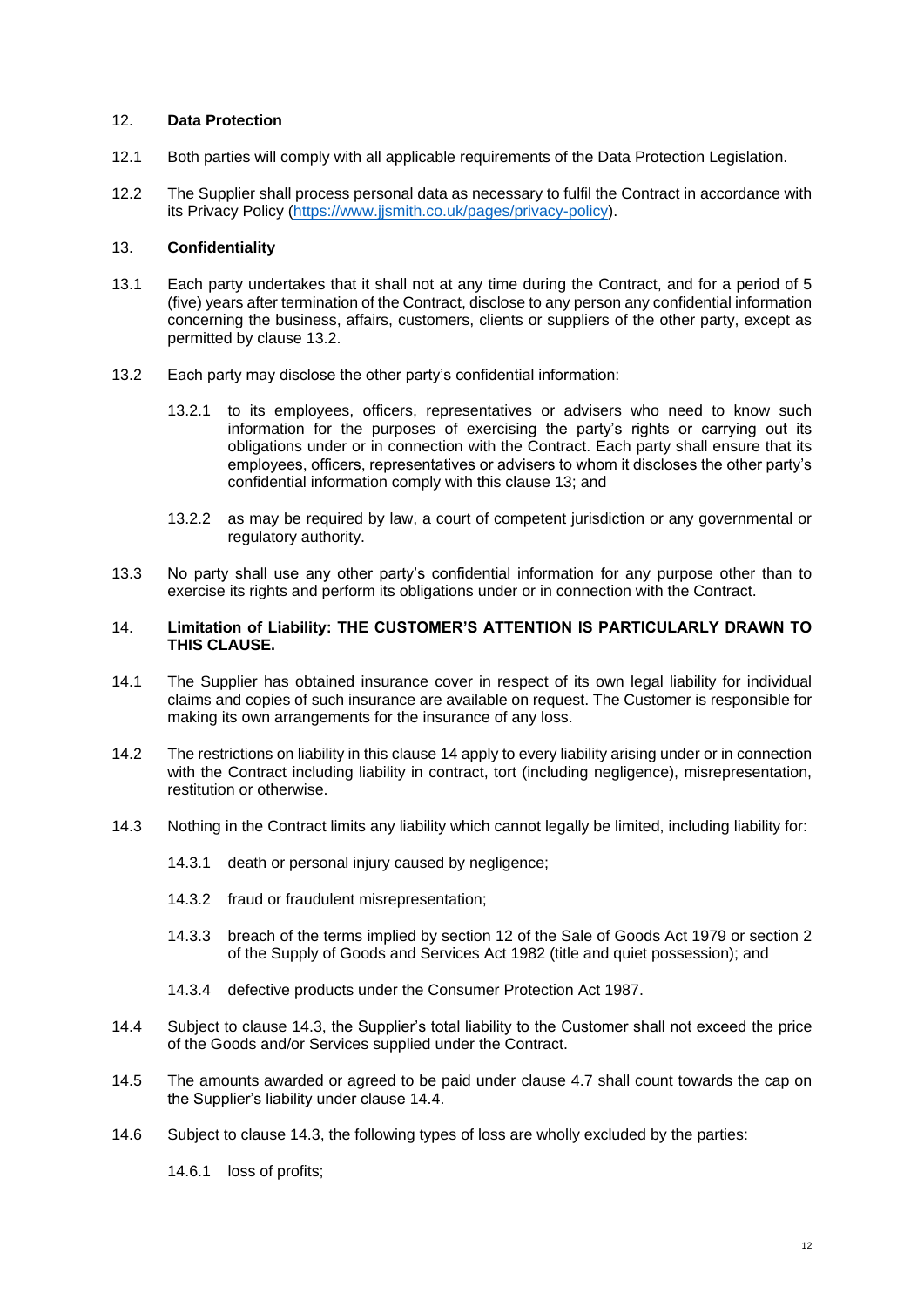- 14.6.2 loss of sales or business;
- 14.6.3 loss of agreements or contracts;
- 14.6.4 loss of anticipated savings;
- 14.6.5 loss of use or corruption of software, data or information;
- 14.6.6 loss of or damage to goodwill; and
- 14.6.7 indirect or consequential loss.
- 14.7 The Supplier has given commitments as to compliance of the Goods and Services with relevant specifications in clause [5](#page-4-4) and clause [7.](#page-7-1) In view of these commitments, the terms implied by sections 13 to 15 of the Sale of Goods Act 1979 and sections 3, 4 and 5 of the Supply of Goods and Services Act 1982 are, to the fullest extent permitted by law, excluded from the Contract.
- 14.8 This clause [14](#page-11-0) shall survive termination of the Contract.

## <span id="page-12-2"></span>15. **Termination**

- <span id="page-12-0"></span>15.1 Without affecting any other right or remedy available to it, either party may terminate the Contract with immediate effect by giving written notice to the other party if:
	- 15.1.1 the other party commits a material breach of its obligations under the Contract and (if such breach is remediable) fails to remedy that breach within 14 (fourteen) days after receipt of notice in writing to do so;
	- 15.1.2 the other party takes any step or action in connection with its entering administration, provisional liquidation or any composition or arrangement with its creditors (other than in relation to a solvent restructuring), obtaining a moratorium, being wound up (whether voluntarily or by order of the court, unless for the purpose of a solvent restructuring), having a receiver appointed to any of its assets or ceasing to carry on business or, if the step or action is taken in another jurisdiction, in connection with any analogous procedure in the relevant jurisdiction;
	- 15.1.3 the other party suspends, or threatens to suspend, or ceases or threatens to cease to carry on all or a substantial part of its business; or
	- 15.1.4 the other party's financial position deteriorates so far as to reasonably justify the opinion that its ability to give effect to the terms of the Contract is in jeopardy.
- <span id="page-12-1"></span>15.2 Without affecting any other right or remedy available to it, the Supplier may terminate the Contract with immediate effect by giving written notice to the Customer if the Customer fails to pay any amount due under the Contract on the due date for payment.
- 15.3 Without affecting any other right or remedy available to it, the Supplier may suspend the supply of Services or all further deliveries of Goods under the Contract or any other contract between the Customer and the Supplier if the Customer fails to pay any amount due under the Contract on the due date for payment, the Customer becomes subject to any of the events listed in clause [15.1.2](#page-12-0) to clause [15.1.4,](#page-12-1) or the Supplier reasonably believes that the Customer is about to become subject to any of them.

# 16. **Consequences of Termination**

- 16.1 On termination of the Contract:
	- 16.1.1 the Customer shall immediately pay to the Supplier all of the Supplier's outstanding unpaid invoices and interest and, in respect of Services and Goods supplied but for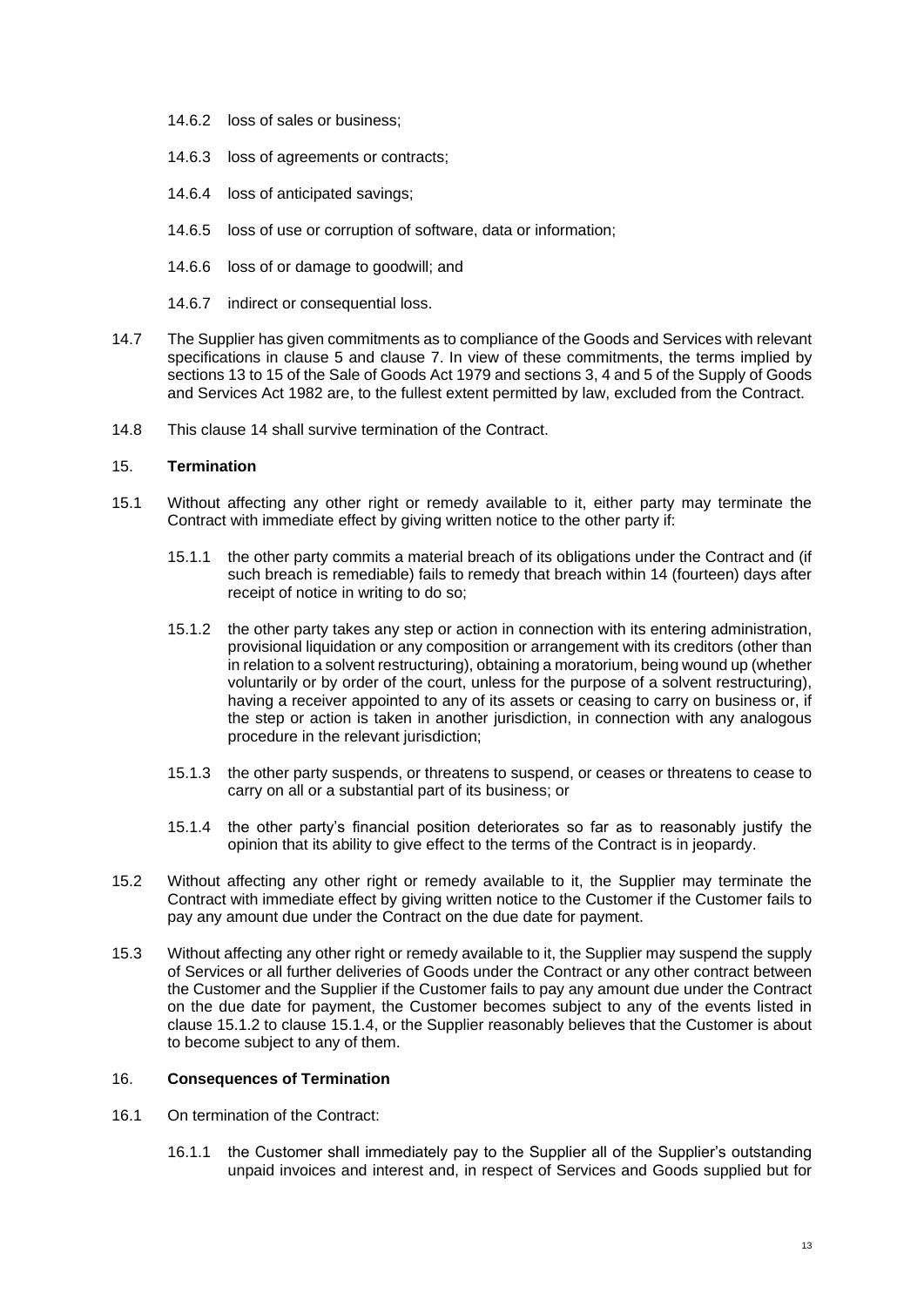which no invoice has been submitted, the Supplier shall submit an invoice, which shall be payable by the Customer immediately on receipt; and

- 16.1.2 the Customer shall return all of the Supplier Materials and any Goods which have not been fully paid for. If the Customer fails to do so, then the Supplier may enter the Customer's premises and take possession of them. Until they have been returned, the Customer shall be solely responsible for their safe keeping and will not use them for any purpose not connected with this Contract.
- 16.2 Termination or expiry of the Contract shall not affect any rights, remedies, obligations and liabilities of the parties that have accrued up to the date of termination or expiry, including the right to claim damages in respect of any breach of the Contract which existed at or before the date of termination or expiry.
- 16.3 Any provision of the Contract that expressly or by implication is intended to have effect after termination or expiry shall continue in full force and effect.

## <span id="page-13-0"></span>17. **Force Majeure**

Neither party shall be in breach of the Contract nor liable for delay in performing or failure to perform, any of its obligations under the Contract if such delay or failure result from events, circumstances or causes beyond its reasonable control (a "**Force Majeure Event**"). In such circumstances the time for performance shall be extended by a period equivalent to the period during which performance of the obligation has been delayed or failed to be performed. If the period of delay or non-performance continues for 3 (three) months, the party not affected may terminate the Contract by giving 1 (one) month's written notice to the affected party.

### 18. **General**

### 18.1 **Assignment and other dealings**

- 18.1.1 The Supplier may at any time assign, mortgage, charge, subcontract, delegate, declare a trust over or deal in any other manner with any or all of its rights and obligations under the Contract.
- 18.1.2 The Customer shall not assign, transfer, mortgage, charge, subcontract, delegate, declare a trust over or deal in any other manner with any of its rights and obligations under the Contract without the prior written consent of the Supplier.

### 18.2 **Notices.**

- 18.2.1 Any notice given to a party under or in connection with the Contract shall be in writing and shall be:
	- 18.2.1.1 delivered by hand or by pre-paid first-class post or other next working day delivery service at its registered office (if a company) or its principal place of business (in any other case); or
	- 18.2.1.2 sent by email to the address specified in the Order or by the parties from time to time.
- 18.2.2 Any notice shall be deemed to have been received:
	- 18.2.2.1 if delivered by hand, on signature of a delivery receipt or at the time the notice is left at the proper address;
	- 18.2.2.2 if sent by pre-paid first-class post or other next working day delivery service, at 9.00 am on the second Business Day after posting; and